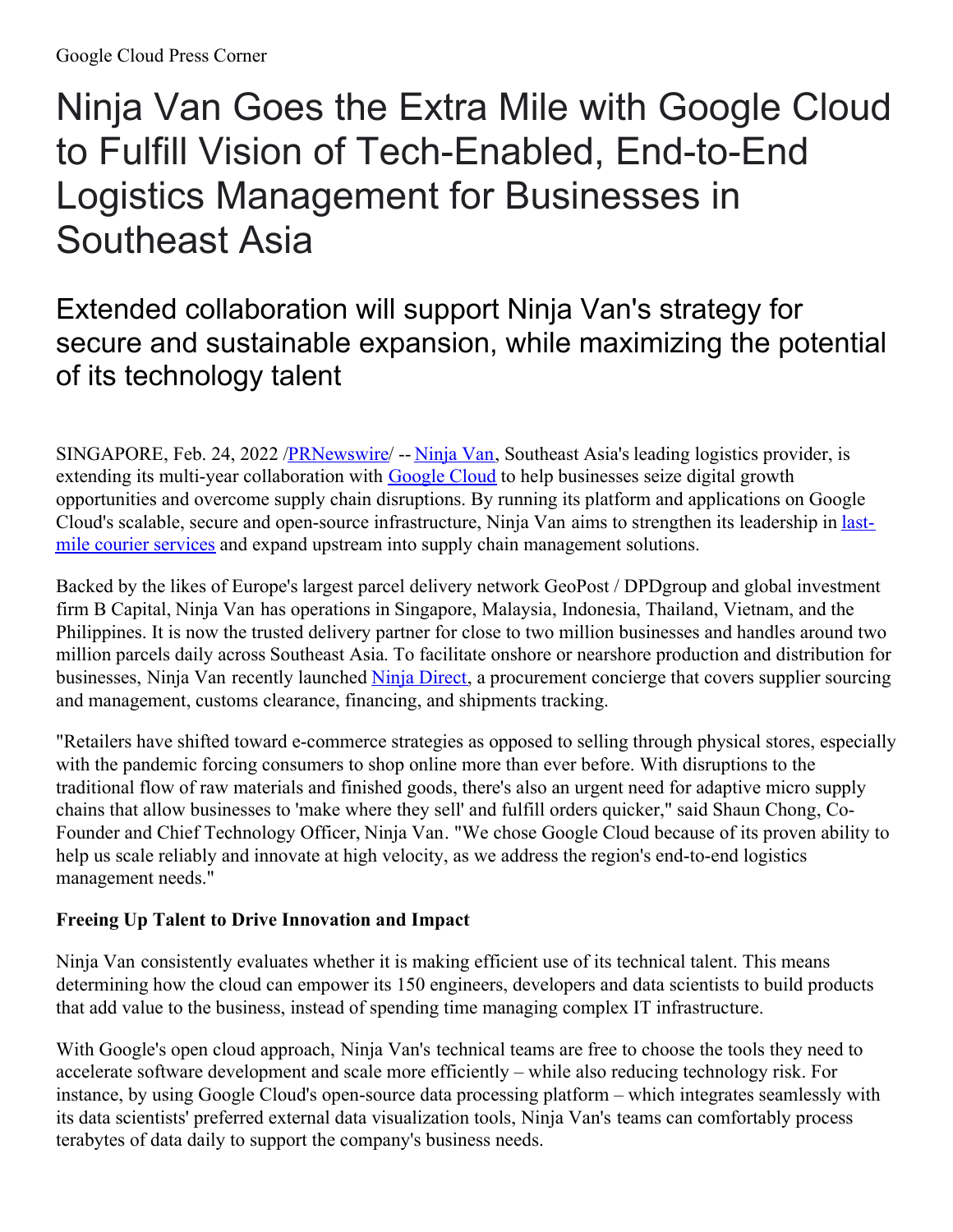To create its [NinjaChat](https://c212.net/c/link/?t=0&l=en&o=3454233-1&h=3112654833&u=https%3A%2F%2Fsns.ninjavan.co%2F&a=NinjaChat+chatbot) chatbot and simulate the quality and immediacy of in-person interactions, Ninja Van's developers turned to Google Cloud's [open-source](https://c212.net/c/link/?t=0&l=en&o=3454233-1&h=2246344803&u=https%3A%2F%2Fcloud.google.com%2Fdialogflow&a=open-source+and+pre-built+virtual+agents) and pre-built virtual agents to bring the feature to life in a month, rather than spend three months building a machine learning framework from scratch.

"From a chatbot that enhances customer experiences to algorithms for fuel-saving route optimization – these are amongst the hundreds of new features released by Ninja Van each day. By automating application deployment and upgrades using Google [Kubernetes](https://c212.net/c/link/?t=0&l=en&o=3454233-1&h=3567024292&u=https%3A%2F%2Fcloud.google.com%2Fkubernetes-engine&a=Google+Kubernetes+Engine+(GKE)) Engine (GKE), our technical teams can avoid engaging in manual backend configurations and stay laser-focused on innovation," said Chong.

"We're actively hiring to bolster our technology teams in the region. Once we have the talent in the door, it makes zero sense to have them recreate code that exists and is ready-to-use, or manually select servers with the right vCPUs or RAM to deploy each application. Google Cloud puts open-source at the center of its solutions, while GKE does a great job at making sure things happen automatically. These allow us to avoid lock-in, reduce costs and truly give our in-house talent the ability to make more meaningful contributions to the business," added Chong.

#### **Security and Zero Downtime to Enable 24/7 Operations**

Southeast Asia's e-commerce gross merchandise value is [expected](https://c212.net/c/link/?t=0&l=en&o=3454233-1&h=3567505837&u=https%3A%2F%2Feconomysea.withgoogle.com%2F&a=expected+to+reach+US%24234+billion+by+2025) to reach US\$234 billion by 2025. As Ninja Van continues to help retailers compete in this fast-growing market and expand its services upstream, reliability and data protection remain top priorities.

The demand for Ninja Van's services have grown by three times during the pandemic. Whether it is preparing for major online sales events like Singles' Day, responding to sudden surges in demand because of merchants running ad hoc campaigns, or making thousands of software upgrades each year, Google Cloud's dynamic autoscaling capabilities enable Ninja Van's website and mobile applications to handle 10 times the normal traffic with a smooth user experience, before scaling down to reduce costs when additional computing resources are no longer needed.

"Having benefited from security solutions that are designed by default into Google Cloud's infrastructure, such as end-to-end encryption and automated patching, we will now work with Google Cloud's security specialists on additional ways to reinforce our zero trust security model," said Chong.

"We're proud to have played a part in Ninja Van becoming a leading end-to-end logistics management provider and one of the most admired technology unicorns," said Ruma Balasubramanian, Managing Director, Southeast Asia, Google Cloud. "By investing in world-class talent and relentless innovation, the company is well-positioned to deliver the just-in-time production and distribution capabilities that businesses need to satisfy contemporary consumers' desire for product variety and immediacy. Google Cloud will continue to uphold our high standards in reliability, collaboration, openness and security, as we support Ninja Van's vision of connecting Southeast Asia to a world of commerce possibilities."

#### **About Google Cloud**

Google Cloud accelerates organizations' ability to digitally transform their business. We deliver enterprisegrade solutions that leverage Google's cutting-edge technology – all on the cleanest cloud in the industry. Customers in more than 200 countries and territories turn to Google Cloud as their trusted partner to enable growth and solve their most critical business problems.

#### **About Ninja Van**

Ninja Van is a leading tech-enabled express logistics company providing supply chain solutions for businesses of all sizes across Southeast Asia. Launched in 2014, Ninja Van started operations in Singapore as